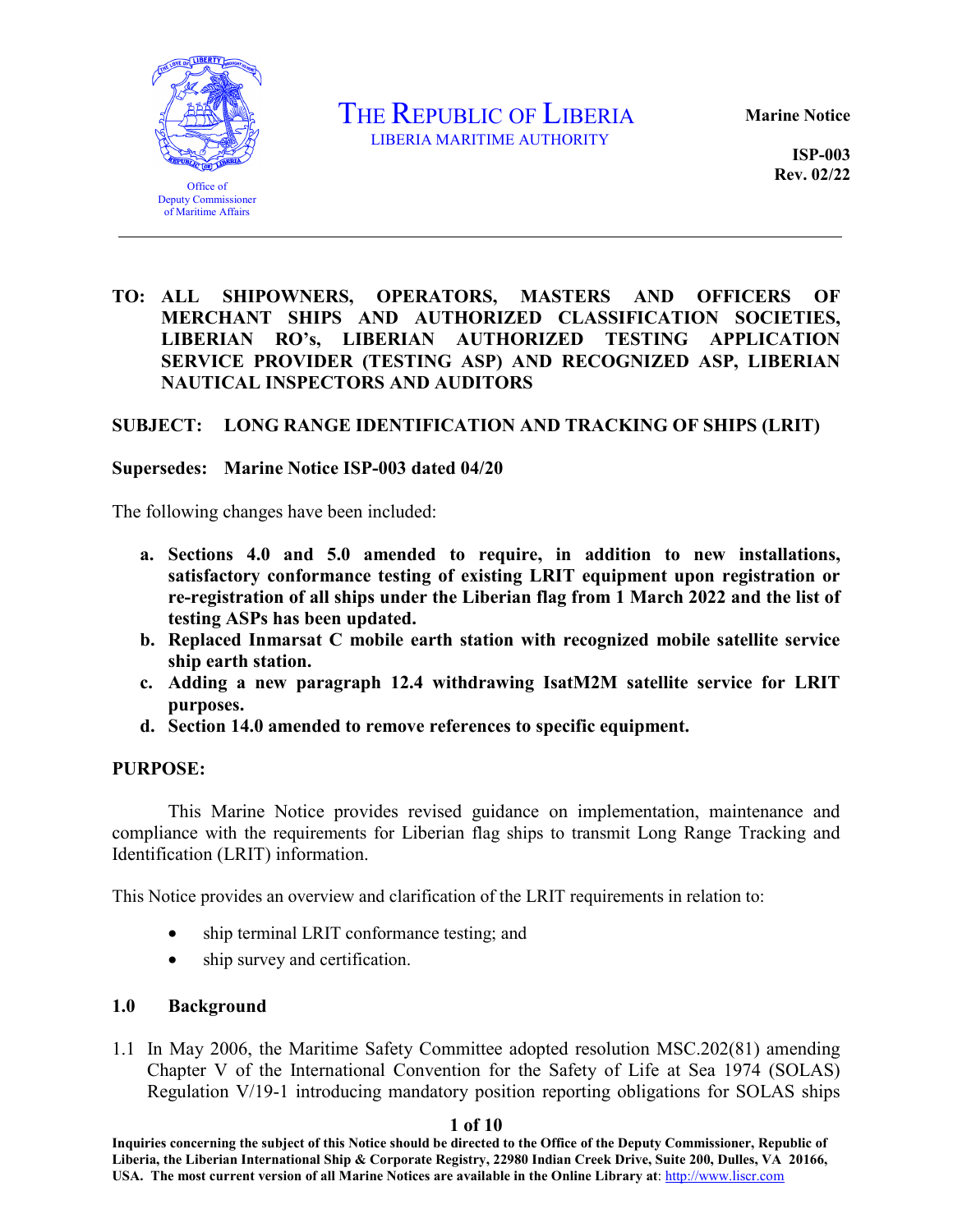that entered into force on 1 January 2008. Called Long Range Identification and Tracking (LRIT), the system requires ships to automatically, transmit their identity, position and date/time at 6-hour intervals. SOLAS Contracting Governments bear all costs of the system.

- 1.2 LRIT is aimed at addressing many issues in the area of safety, security and environmental aspects**.**
- 1.3 Long Range Identification and Tracking (LRIT) of ships is a maritime security initiative that allows SOLAS Contracting Governments to request and receive position reports from ships operating under their flag and to request and receive position reports of other flagged ships indicating intentions to enter a port under their jurisdiction and ships operating within 1000 nautical miles of their coast. In addition to enhancing maritime security, the regulations also allow LRIT to be used for search and rescue. LRIT information is automatically transmitted from shipborne equipment to Liberia's National Data Center (NDC) where it is stored until it is requested**.**
- 1.4 All Liberian registered ships to which regulation V/19-1 of SOLAS applies shall send data to the NDC via the Recognized ASP. The Liberian Administration has appointed Polestar Space Applications Limited to operate the Liberian NDC on its behalf. Owners of Liberian flagged ships incur no costs associated with the transmission and receipt of the position reports required by LRIT.
- 1.5 The LRIT information ships are required to transmit include the ship's identity, location and date and time of the position. There is no interface between LRIT and AIS. One of the more important distinctions between LRIT and AIS is that, whereas AIS is a broadcast system, data derived through LRIT is available only to the recipients who are entitled to receive such information and safeguards concerning the confidentiality of those data have been built into the regulatory provisions. SOLAS Contracting Governments are entitled to receive information about ships navigating within a distance not exceeding 1000 nautical miles off their coast.
- 1.6 **[MSC Resolution 263\(84\)](https://wwwcdn.imo.org/localresources/en/OurWork/Safety/Documents/LRIT/MSC.263(84).pdf)** was adopted on 16 May 2008, as amended by resolution MSC.330(90), to describe the performance standards and functional requirements of the equipment installed to meet the requirement for the Long-Range Identification and Tracking of ships.
- 1.7 FAL.2/Circular.131 issued on 19 July 2017 and FAL.2/Circ.131/Corr.1 issued 4 June 2018, includes the LRIT Conformance Test report as a document required to be carried on board ships. See also Liberian Marine Notice **[ADM-007](https://www.liscr.com/online-library-official-guidance?f[]=field_document_category:92)**.

# **2.0 Application**

- 2.1 The LRIT equipment is applicable to the following Liberian registered ships engaged on international voyages:
	- Cargo ships, including High Speed craft of 300 gross tonnage and above,
	- Passenger ships, including High Speed passenger craft,
	- Mobile Offshore Drilling Units (MODU) that are propelled by mechanical means,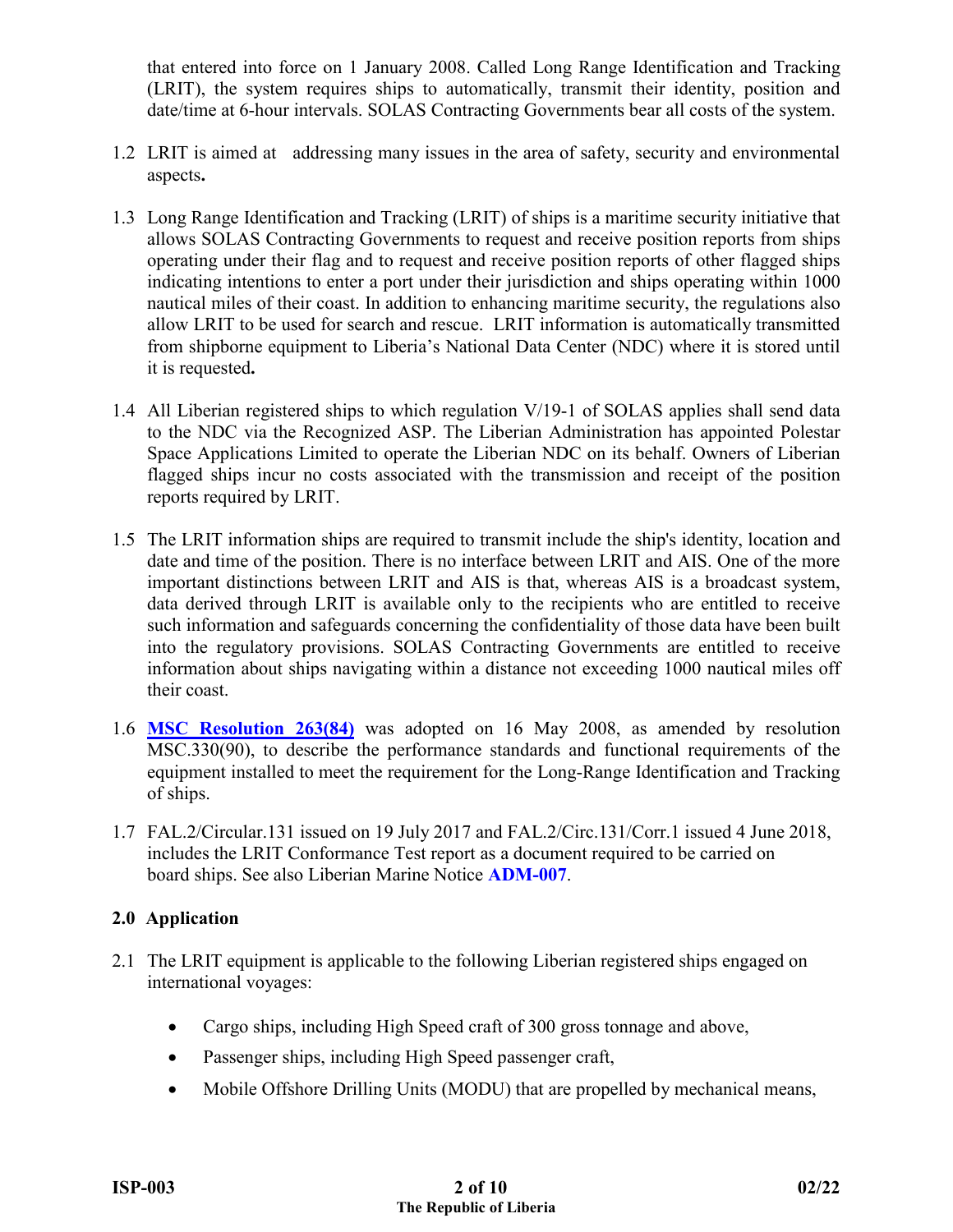- Offshore Support Vessels, Special Purpose Ships and Mobile Offshore Units (MOU) of 300 gross tonnage and above that are propelled by mechanical means, and
- Commercial yachts of 300 gross tonnage and above.
- 2.2 Ships, irrespective of the date of construction, fitted with an automatic identification system (AIS), as defined in SOLAS Chapter V, Regulation 19.2.4, and operated exclusively within sea area A1, as defined in SOLAS Chapter IV, Regulation 2.1.12, are not required to comply with the provisions of SOLAS Chapter V, Regulation 19-1. Therefore, exemption certification from the requirement to comply with SOLAS Chapter V, Regulation 19-1 is not required in this case.

The Liberian Administration will be guided by the principles outlined in MSC.1/Circ. 1295 in determining the application of the LRIT requirements for the following ships/unit:

- .1 Mobile and immobile offshore units, including Floating Productions Storage & Offloading units (FPSO), Floating Storage Units (FSU), Single Buoy Mooring (SBM), units issued with Liberian Mobile Offshore Drilling Unit (MODU) certificate, and vessels issued with Liberian Mobile Offshore Unit (MOU) Certificates,
- .2 Special Purpose Ships, and
- .3 Offshore Support Vessels.
- 2.3 These vessels should comply with the LRIT requirements if they are 300 gross tonnage or above, propelled by mechanical means, engaged on international voyages outside GMDSS sea area A1 or not fitted with AIS and engaged in voyages within GMDSS sea area A1.
- 2.4 Mobile and immobile units which are operating solely within the territorial waters of a specific country should liaise with the Government of that country in order to provide information (position and expected time in location) on the vessel.
- 2.5 Mobile and immobile units which are fitted with LRIT equipment should notify the Administration when they are moored on site and the expected period that the unit will be moored as the frequency of LRIT data may be reduced by the Administration. The Administration should then be notified when the unit is to undertake a voyage from the moored location. All notification shall be recorded in the unit's Official Log Book.
- 2.6 For the purpose of the Liberian Administration's requirements for LRIT and notwithstanding the definitions provided in the SOLAS regulations and IMO guidelines, the following terms are deemed to apply:
	- Company is the entity responsible for the management of the ship in accordance with the ISM Code. For ships to which the ISM Code is not applicable, the Company is the Managing Owner.
	- Conformance test result is the document that is issued by the Authorized Testing ASP (see paragraph 5.2 below) outlining the results of the conformance test. This document is provided to the Administration in order to obtain a Conformance Test Report (CTR).
	- Conformance Test Report (CTR) is the document issued by the Administration to verify that the LRIT equipment has successfully completed a conformance test.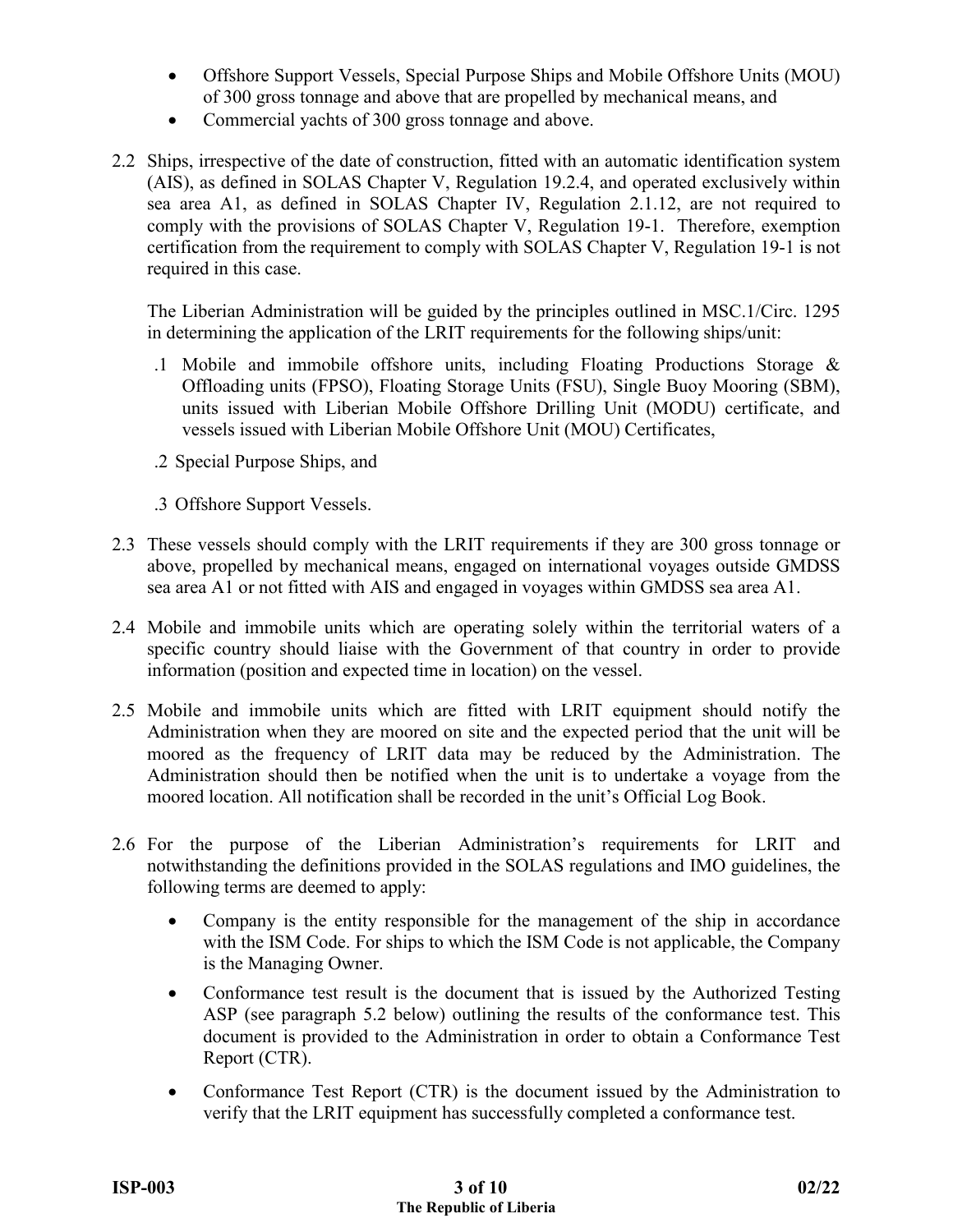- Gross tonnage is the tonnage measured in accordance with the International Convention on Tonnage Measurement of Ships 1969.
- International voyage is a voyage that is outside the territorial waters of Liberia and between two or more countries.
- Recognized ASP means an Application Service Provider which has been recognized by the Administration in accordance with the provisions of the IMO revised performance standards. The recognized ASP is assigned to operate the Data Center and to provide a communication protocol interface between the communication Service Provider and the LRIT Data Center.

## **3.0 Exemptions and Equivalent Arrangements**

- 3.1 Ships that are operating exclusively in a GMDSS A1 sea area and are fitted with AIS are not required to install LRIT equipment. However, such ships will require an exemption or equivalent arrangement if they engage in an international voyage outside the GMDSS A1 sea area.
- 3.2 Ships/units specified in paragraphs 2.1 and 3.1 above which are not normally engaged in international voyages but are required to undertake a single international voyage or which are re-positioning from a GMDSS sea area A1 should apply to the Administration for consideration of exemption or equivalence in accordance with the provisions of SOLAS Regulations I/4, IV/3.1, IV/3.2 and V/3.
- 3.3 Any application, which is submitted under paragraph 3.2 above, should include details of the proposed voyage, including dates, length of voyage, port/place of departure and port/location of destination.
- 3.4 The Administration will liaise with the Recognized Organization (RO) that issued the affected safety certificate and if the exemption is granted or equivalent arrangement accepted, the Administration will authorize the RO accordingly and advise of any applicable conditions in order that the affected certificate can be duly annotated.
- 3.5 Ships applying for such exemptions should note that in accordance with the guidelines of **[MSC.1/Circ.1295](https://www.liscr.com/sites/default/files/liscr_imo_resolutions/MSC.1-Circ.1295.pdf)**, there may be a requirement for the Manager/Owner to submit the voyage plan (and any amendments) or report at specified intervals to not only the Governments where the ship is proceeding but also Governments of the coast of which the ship might be navigating, subject to those countries being entitled to the information in accordance with the requirements of SOLAS Regulation V/19-1.

# **4.0 Shipborne LRIT Equipment**

Owners may utilize any equipment to transmit LRIT information on the provision that the equipment:

- demonstrates compliance with the requirements of SOLAS Regulations V/19-1.6 and V/19-1.7, and the revised performance standards as referenced in IMO Circular MSC.1/Circ. 1307, and
- beginning on 01 March 2022, irrespective of whether it is a new or existing installation, has undergone and passed a satisfactory conformance test upon registration or reregistration of all ships listed in paragraph 2.1 under the Liberian flag. If it is being used for another function, e.g. ship security alert system (SSAS) or GMDSS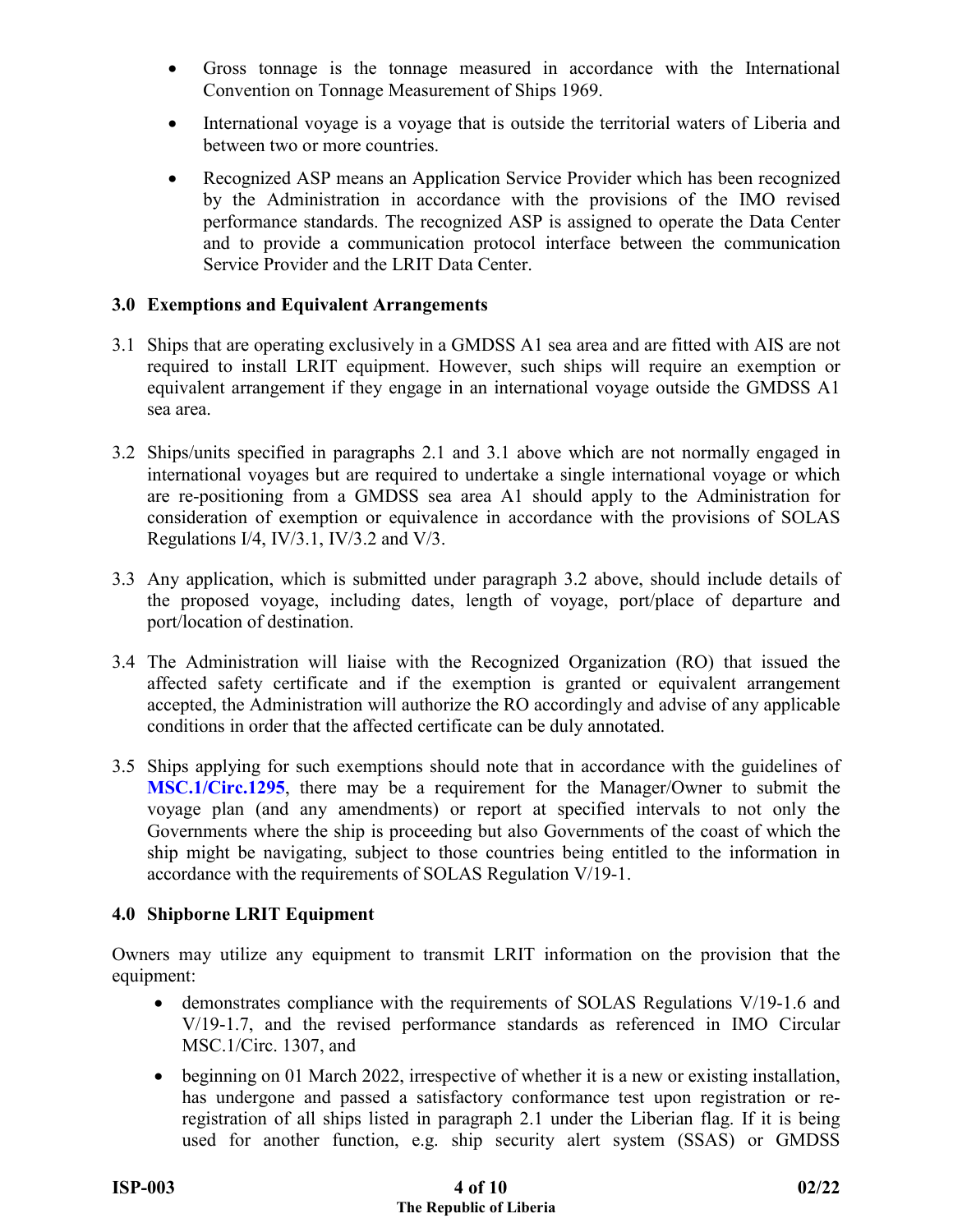transmission, it complies with the relevant performance standards relating to the additional function.

- 4.1 Ships intending to use existing GMDSS equipment for the purpose of transmitting LRIT information and which, for the purpose of complying with the requirements of SOLAS regulation IV/15.6 in relation to availability, are provided with duplicated equipment, are only required to use one of the sets of duplicated equipment fitted on board for transmitting LRIT information.
- 4.2 Notwithstanding 4.1 above, if a ship is fitted with more than one transmitting unit (shipboard equipment) that is intended to be utilized for LRIT purposes and integrated into the Liberian LRIT Data Centre, a satisfactory conformance test must be carried out at the time of all applicable ship's registration or re-registration under the Liberian flag and Conformance Test Report issued for each unit (equipment). However, only one of the transmitting units will be registered in the Data Center at a given time to avoid duplication of position reports.
- 4.3 The Conformance Test Report will be annotated to reflect that the LRIT equipment satisfies the applicable type approval and/or certification in accordance with the applicable requirement of:
	- IEC 60945/IEC 60945 Corr.1,
	- And if applicable, SOLAS Regulation IV/14, i.e. where a terminal is approved for GMDSS functions, And, if applicable, SOLAS Regulation XI-2/6, i.e. where a terminal is approved for SSAS function.

# **5.0 Requirement for Conformance Testing**

- 5.1 A conformance test is required for all new and existing installations of shipborne LRIT equipment upon ship's registration or re-registration under the Liberian flag, in order to ensure that the equipment, as fitted onboard, complies with the provisions of SOLAS Regulation V/19-1.6 and the LRIT revised performance standards and functional requirement. The conformance test submitted for registration or re-registration shall be less than one month old and conducted by the Testing ASP in accordance with paragraph 5.2.
- 5.2 As of 21 April 2022, the conformance test shall be conducted by the Liberian Administration Authorized testing Application Service Provider (herein referred to as "Testing ASP") whose details are outlined below:

Pole Star Space Applications Limited Email: [lrittesting@polestarglobal.com](mailto:lrittesting@polestarglobal.com)   $(T) +44 (0)20 7313 7400$ (F) +44 (0)20 7313 7401

Shipborne LRIT equipment tested by previously authorized Testing ASP prior to 21 April 2022 are not required to be retested unless the ship is re-registered.

5.3 The conformance test shall be conducted taking into consideration the criteria noted in paragraph 5.1 and in accordance with the provisions of SOLAS Regulation V/19-1.4.1. The conformance test process is as follows: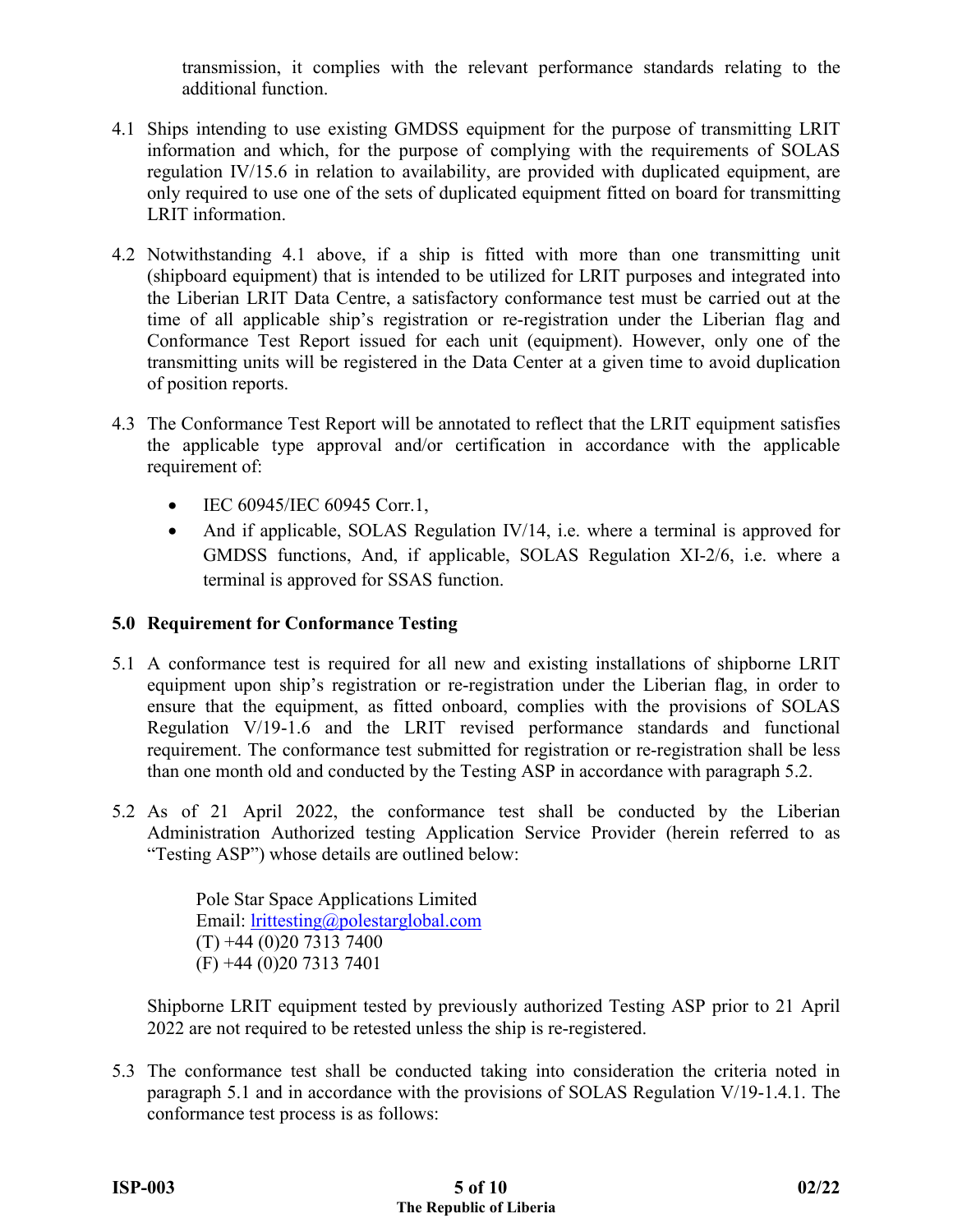- .1 Owners of ships subject to SOLAS V/19-1 will need to register the chosen recognized mobile satellite ship earth station for testing with the Testing ASP.
- .2 Once registration is complete, an activation code (Data Reporting and Polling Closed Network Identity or DNID) and other supplemental commands will be downloaded automatically to the ship's chosen recognized mobile satellite ship earth station. This will activate the transmissions required for the test.
- .3 Following activation, there will be a period of testing in line with guidelines contained in MSC.1/Circ.1307. This is necessary to ensure the transmitted data is accurate and reliable. This testing will be carried out remotely by the Testing ASP. Upon successful completion, a Conformance Test Report will be issued by the Administration. All ships must hold such a Conformance Test Report to comply with SOLAS V/19-1.
- .4 Owners of ships with terminals that do not support LRIT will need to either upgrade one of the recognized mobile satellite service ship earth stations onboard or install a 'standalone' LRIT terminal.
- 5.4 If the test has been unsuccessful, the ship should still have documentation attesting to a conformance test being carried out.

# **6.0 Survey and Certification**

- 6.1 The Recognized Organization (RO), taking into consideration the compliance dates in accordance with the provisions of SOLAS Regulation V/19-1.4.1 and the guidance outlined in Sections 8 & 9 of MSC.1/Circ.1307, should ensure that ships have a valid Conformance Test Report prior to issuing the applicable full term Safety Certificate during the applicable surveys.
- 6.2 For all new and existing installations, when a ship is transferring flag and registering with Liberia or vessel's ownership is being transferred with ship remaining registered (reregistered) with Liberia, the shipowner shall have made prior arrangements to soonest possible have the LRIT equipment tested with the Testing ASP. When presented with evidence of a test appointment, the RO may issue to the ship an applicable full term Safety Certificate.
- 6.3 On satisfactory completion of a shipborne terminal conformance test, the Testing ASP conducting the test shall submit the LRIT conformance test results to the Administration in accordance with conditions and format outlined in the Testing ASP agreement.
- 6.4 For cargo ships of gross tonnage of 300 and above but of less than 500, which have not been issued a Cargo Ship Safety Equipment Certificate, compliance with the LRIT requirements should be verified by having on board a valid Conformance Test Report.
- 6.5 On satisfactory completion of a conformance test, the Testing ASP conducting the test will issue a report to the Administration to support and serve as the basis for the Conformance Test Report.
- 6.6 The Administration will issue the Conformance Test Report. There is no additional action required from the shipowner once the test has been successfully completed since the test report data is automatically forwarded to the Administration by the Testing ASP.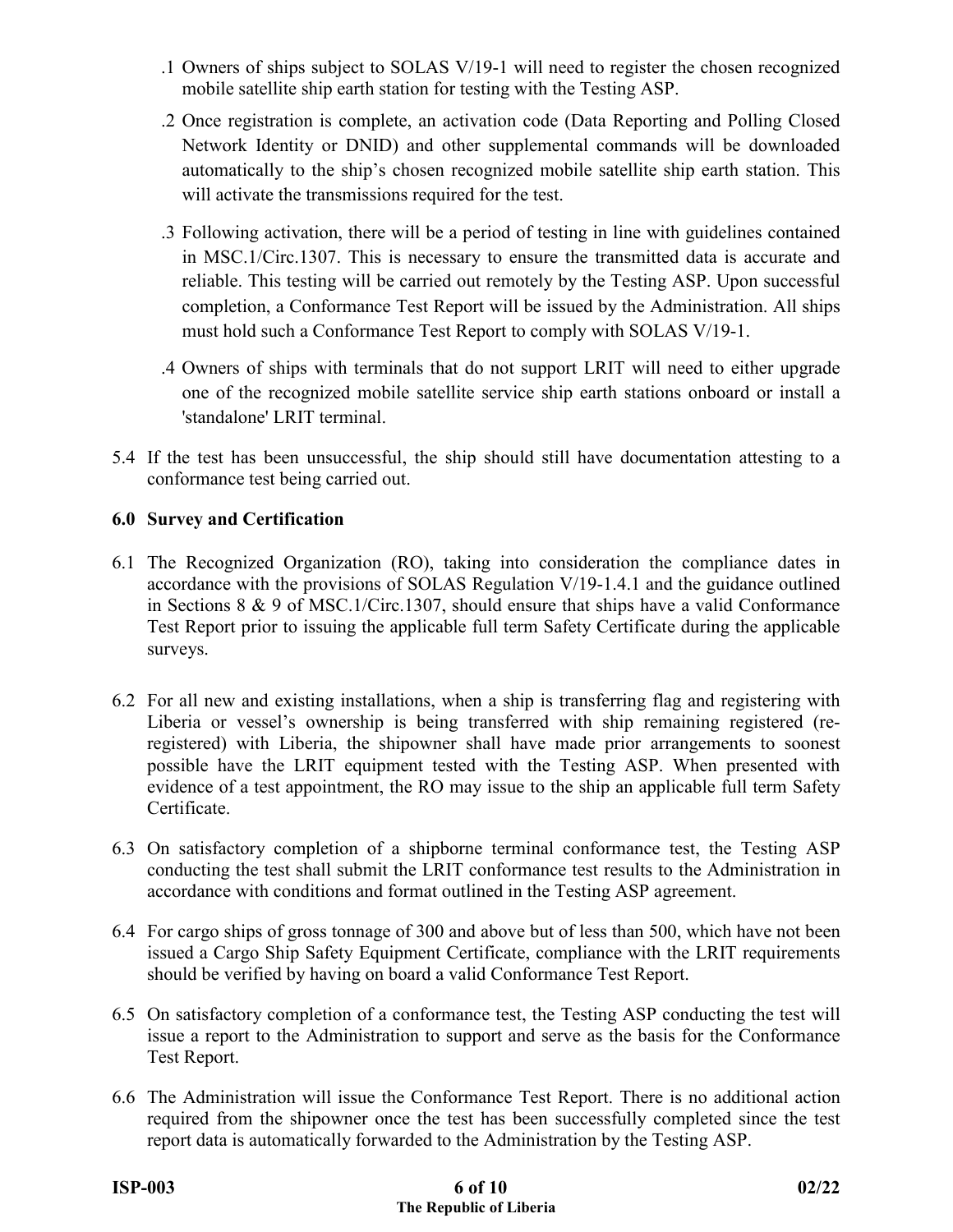6.7 Endorsement and Renewal of the applicable Safety Certificate: in accordance with the provisions of **[MSC.1/Circ.1307](https://www.liscr.com/sites/default/files/liscr_imo_resolutions/MSC.1-Circ.1307.pdf)** with regards to the LRIT equipment, during annual surveys the attending surveyor should endorse the applicable Safety Certificate provided that the Conformance Test Report is still valid. At the time of renewal of the applicable Safety Certificate, the Certificate should be reissued if the ship still has a valid Conformance Test Report. Provided the ship has a valid Conformance Test Report, no additional test or other verification of the LRIT equipment is required for the annual, intermediate, periodical or renewal survey of the applicable Safety Certificate.

## **7.0 Test Report**

- 7.1 The LRIT conformance testing process concludes with the issuance of a formal Conformance Test Report to the shipowner by the Administration. This Conformance Test Report shall be placed on board.
- 7.2 The Conformance Test Report must remain with the ship's documents for as long as it is valid and the shipborne terminal is deemed compliant in accordance to paragraph 8 below. The Conformance Test Report does not expire, until such time as there may be reason to require the conformance test to be repeated and the Conformance Test Report reissued as per paragraph 8.

### **8.0 Conformance Test Reports: Validity and Amendments**

- 8.1 In accordance with the provisions of Sections 7.2, 7.3 and 10 of **[MSC.1/Circ.1307](https://www.liscr.com/sites/default/files/liscr_imo_resolutions/MSC.1-Circ.1307.pdf)**, the shipborne equipment is required to undergo a new conformance test and a new Conformance Test Report is required to be issued where:
	- .1 there are changes to the LRIT shipborne equipment;
	- .2 the LRIT shipborne equipment becomes unserviceable;
	- .3 the Administration has been notified by the Recognized ASP that the shipborne equipment is not operating within the parameters of the Conformance Test Report and/or in accordance with the LRIT performance standards;
	- .4 the affected ship has transferred to the Liberian flag or re-registered under the Liberian flag; or
	- .5 the ship is intended to operate outside the sea area noted on the Conformance Test Report.
- 8.2 Notwithstanding paragraph 8.1, the Administration recommends that the Conformance Test Report be re-issued when changes occur affecting the ship details, particularly if there is a change in the ship's name.
- 8.3 Change of Ship Name: the shipowner may send a request for an amended Conformance Test Report to the Administration at: [vesselcertificates@liscr.com.](mailto:vesselcertificates@liscr.com) The request should specify the ship's IMO number, previous name and confirm the ship's new name.
- 8.4 Transfer of Flag: the procedures outlined in Section 9 of this Notice shall be followed.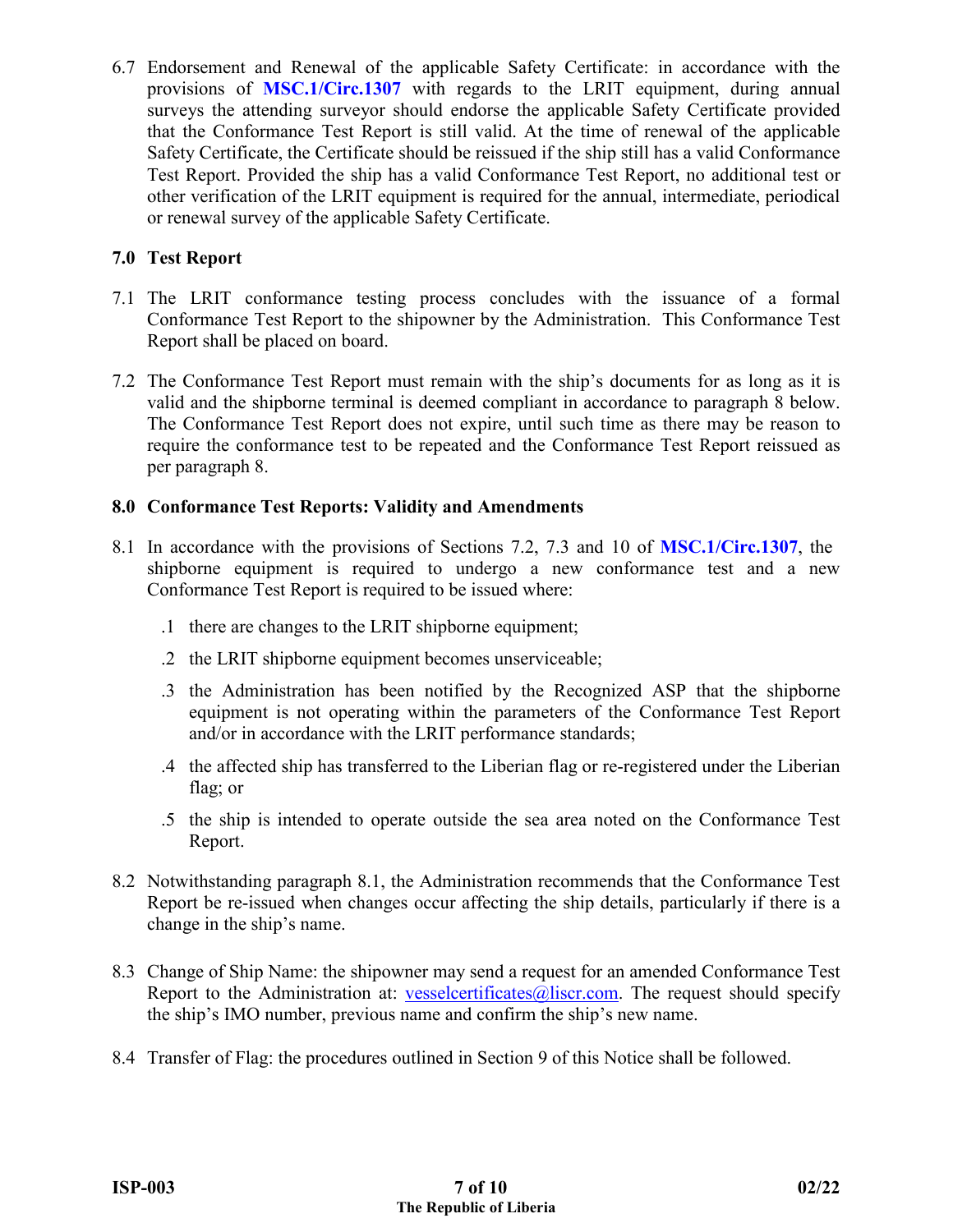# **9.0 Transfer of Flag and Ships Permanently Being Taking out of Service:**

- 9.1 In order for a ship to commence transmitting the required data and to ensure the timely compliance with the provisions of V/19-1, the LRIT equipment must be integrated into the Liberian NDC. When a ship enters or leaves the Flag, as part of the transfer process it is therefore essential that commercial details such as ships name, flag, LRIT equipment identifiers and serial numbers be completed in a timely manner to accomplish or maintain compliance with the requirement to transmit LRIT information at the time that Flag change occurs. Recognizing this need to ensure a timely integration of a ship to the Liberian NDC, Companies intending to transfer a LRIT applicable ship to the Liberian Registry must provide the Administration with the following information during the registration process:
	- the ship IMO number,
	- current flag,
	- the proposed date of transfer, and
	- confirmation of scheduled conformance test with a Liberian Testing ASP.
- 9.2 Owners should be advised that the duration of the conformance testing is approximately 48 hours and is conducted remotely and preferably while the ship is at sea. In order to expedite the process owners may schedule a conformance test, with the Testing ASP, prior to the transfer of flag. The new recognized mobile satellite service ship earth station number issued by the Liberian Administration after transfer of flag, must be provided to the Testing ASP so that a new Conformance Test Report can be issued by the Administration.
- 9.3 In the event that a ship is to be transferred from the Liberian flag or will be permanently taken out of service, Companies must promptly notify the Administrations LRIT department at: [LRIT@liscr.com](mailto:LRIT@liscr.com) in order to enable the timely deletion of the LRIT shipborne equipment from the Liberian LRIT NDC.
- 9.4 As a ship has to be integrated to the Data Centre in order to transmit the required LRIT information, Companies should note that the integration/decommission of a LRIT shipborne equipment is critical to ensuring that affected ships are not unduly penalized or detained for failing to transmit LRIT information.
- 9.5 In the event that the applicable transferring ship is not equipped with LRIT capable equipment and/or has not conducted a conformance test, then shipborne equipment must be selected, *as per paragraph 4*, and a conformance test must be conducted, *as per paragraph 5*. Considering that more time may be required for installation of new equipment, configuration of existing equipment and/or scheduling of a conformance test, owners should contact the Administration to request a temporary dispensation to allow the time necessary to complete these undertakings. The installation and commissioning of the new LRIT equipment is to be completed before a full term Safety Equipment Certificate may be issued.

## **10.0 Failure of the LRIT equipment, switching off the LRIT equipment, ceasing the distribution of LRIT Information, and reducing the frequency or temporarily stopping the transmission of LRIT information:**

10.1 The Administration will advise the relevant parties if it intends to cease the distribution of LRIT information and/or reduce the frequency or temporarily stop transmitting LRIT Information. The Master shall record such notification in the ship's Official Log Book.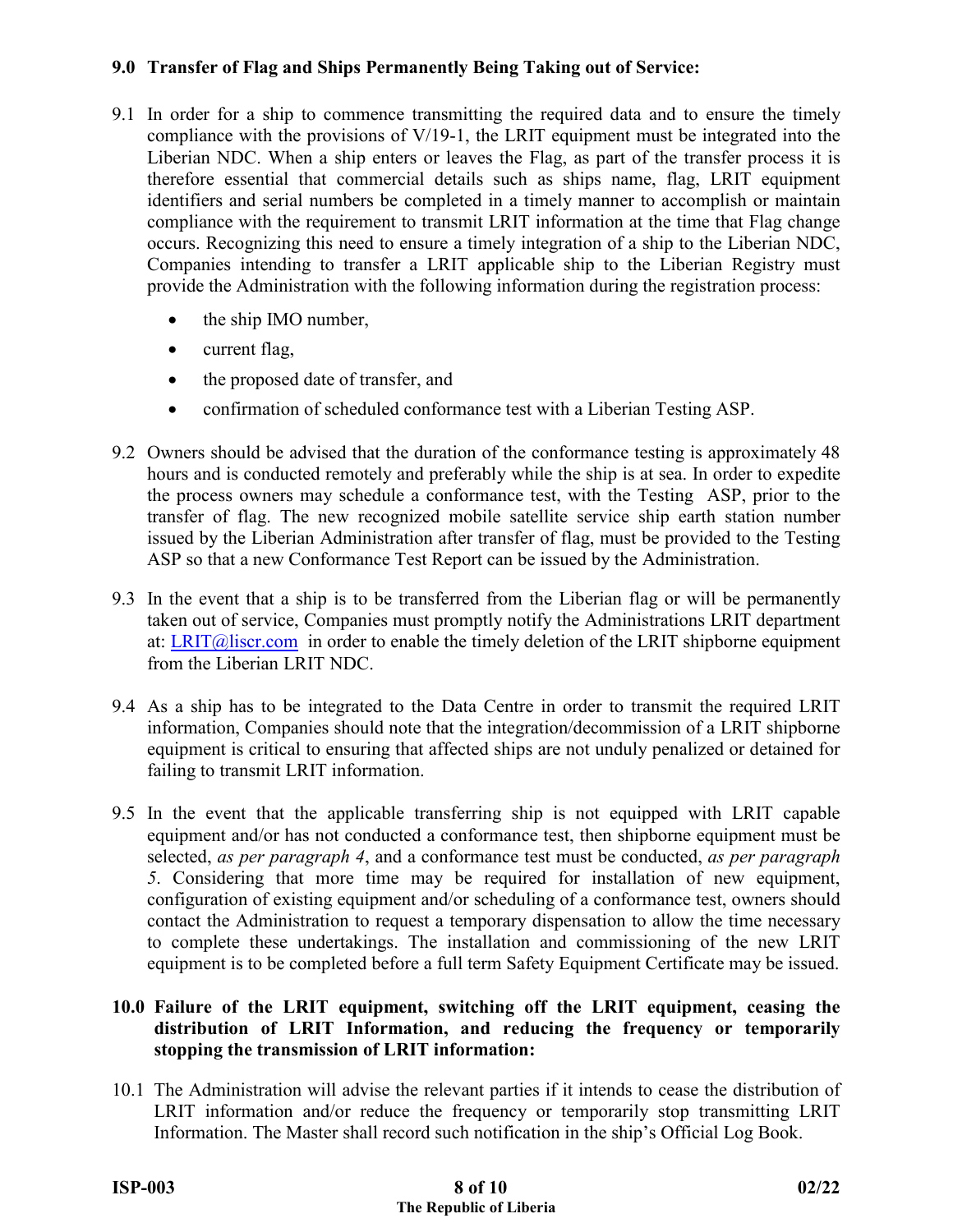- 10.2 **The Master or Company Security Officer (CSO) shall notify the Administration in writing at: [LRIT@liscr.com](mailto:LRIT@liscr.com) of the following circumstances that may warrant the LRIT equipment being switched off:**
	- ship is undergoing repairs, modifications or conversions in dry-dock,
	- ship is laid up for a period exceeding 7 days,
	- circumstances where the ship is without electrical power for longer than 12 hours.

In such cases, the notification and subsequent agreement shall be recorded in the ship's Official Log Book and the Administration shall be advised when the LRIT equipment is switched on in order that it can be re-integrated into the Liberian LRIT Data Centre.

10.3 **The Master or CSO shall notify the Administration, Recognized Organization and if applicable, the local port State authorities of any failure of the LRIT equipment.** In such cases, the notification shall be recorded in the ship's Official Log Book and all applicable parties shall be advised when the LRIT equipment is fully operational. When notifying the Administration, the Master or CSO shall request a dispensation from the Administration to allow the ship to operate without a properly working LRIT unit.

#### **11.0 Current status of the implementation of the Liberian LRIT National Data Centre**

- 11.1 The Liberian Administration has established a fully functional National Data Centre which is operated on its behalf by Polestar [\(www.polestarglobal.com\)](http://www.polestarglobal.com/) who is also authorized as the Liberian Recognized Application Service Provider (Recognized ASP).
- 11.2 All applicable Liberian registered ships will be integrated into the Liberian LRIT Data Centre and subject to a satisfactory conformance test of the shipborne LRIT equipment.

#### **12.0 Configuring Shipborne Equipment**

- 12.1 The following guidance is provided to assist shipowners and masters with determining the suitability of existing equipment for LRIT. This information is not intended to be exhaustive of all possible configurations and may contain errors as it is supplied by manufacturers and other third parties.
- 12.2 For Inmarsat C shipborne equipment; the make and model of equipment may be determined using the first six digits of the Inmarsat Serial Number (ISN). If the equipment appears to be LRIT capable; the following steps should be taken:
	- Contact the manufacturer to confirm that the shipborne equipment has current software/firmware versions; and
	- Ensure that Polling & Data Reporting (PDR) functions are enabled; and
	- Ensure that Macro Encoded Message 11 (MEM-11) is enabled.
- 12.3 For Iridium shipborne equipment, models are usually suitable for integrating LRIT functionality without further configuration. In case of new models, please contact the Recognized ASP to determine suitability for LRIT.
- 12.4 From 31 December 2021, IsatM2M satellite service will be withdrawn and ships with this equipment installed will no longer be compliant with LRIT regulations.